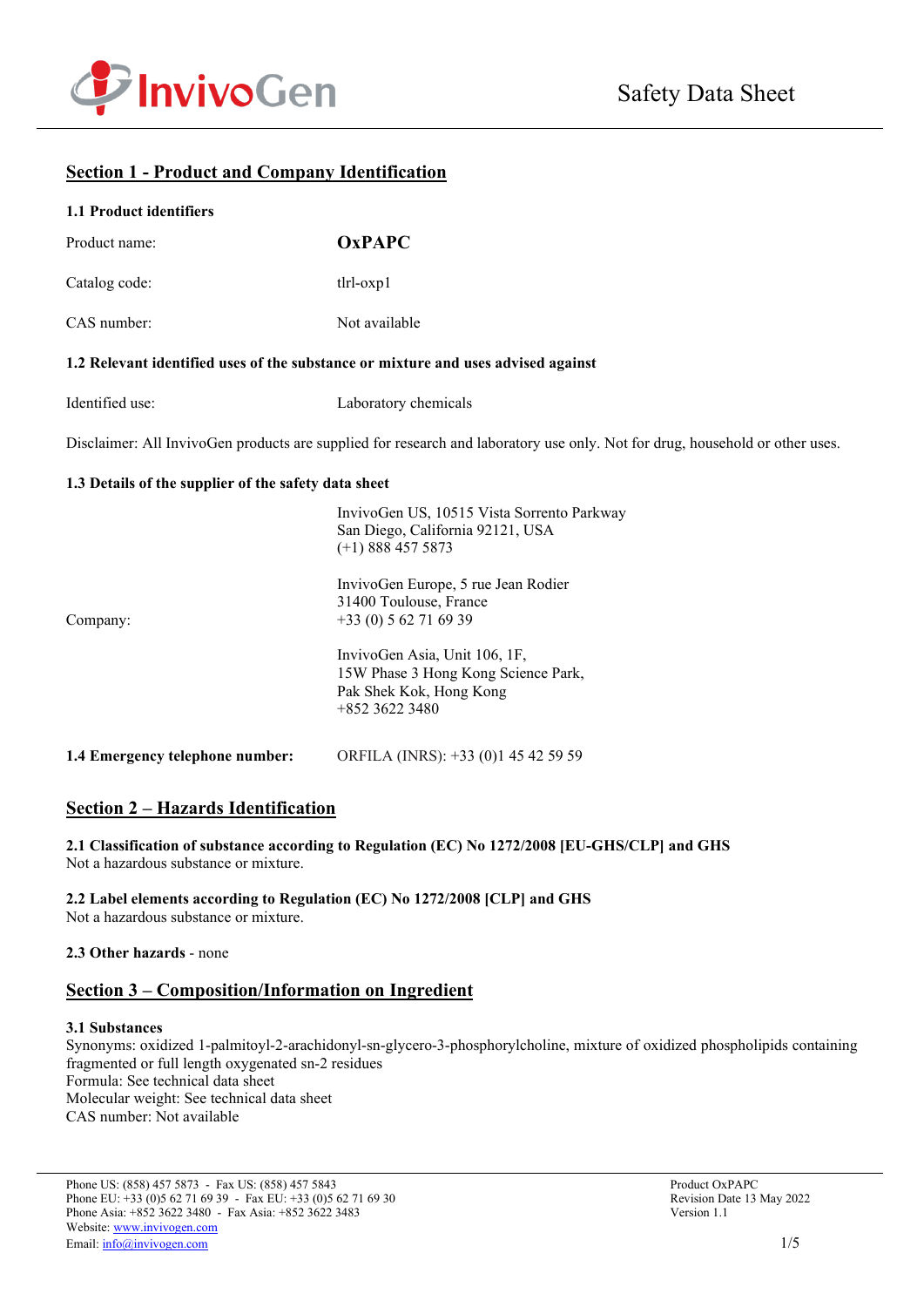

## **Section 4 – First Aid Measures**

#### **4.1 Description of first aid measures**

**General advice:** Consult a physician. Show this safety data sheet to the doctor in attendance. Move out of dangerous area. **If inhaled:** If breathed in, remove to fresh air. If not breathing, give artificial respiration. Consult a physician.

**In case of skin contact:** Wash skin with soap and plenty of water. Consult a physician.

**In case of eye contact:** Rinse thoroughly with plenty of water for at least 15 minutes and consult a physician.

**If swallowed:** Do NOT induce vomiting. Never give anything by mouth to an unconscious person. Rinse mouth with water. Consult a physician.

#### **4.2 Most important symptoms and effects, both acute and delayed**

The most important known symptoms and effects are described in the labeling (see section 2.2) and/or in section 11.

# **4.3 Indication of any immediate medical attention and special treatment needed**

No data available

### **Section 5 – Fire Fighting Measures**

#### **5.1 Extinguishing media**

**Suitable extinguishing media:** Use water spray, carbon dioxide, dry chemical powder or appropriate foam.

#### **5.2 Specific hazards arising from the chemical**

No data available

#### **5.3 Special Firefighting Procedures**

Wear self-contained breathing apparatus for firefighting if necessary.

### **Section 6 – Accidental Release Measures**

#### **6.1 Personal precautions, protective equipment and emergency**

Use personal protective equipment. Avoid breathing vapors, mist or gas. Ensure adequate ventilation. Remove all sources of ignition. Evacuate personnel to safe areas. Beware of vapors accumulating to form explosive concentrations. Vapors can accumulate in low areas.

For personal protection see section 8.

#### **6.2 Environmental precautions**

Prevent further leakage or spillage if safe to do so. Do not let product enter drains.

#### **6.3 Methods and materials for containment and cleaning up**

Soak up with inert absorbent material and dispose of as hazardous waste. Keep in suitable, closed containers for disposal according to local regulations (see section 13).

#### **6.4 Reference to other sections**

For disposal see section 13.

## **Section 7 – Handling and Storage**

### **7.1 Precautions for safe handling**

Provide appropriate exhaust ventilation at places where dust is formed. For precautions see section 2.2.

#### **7.2 Conditions for safe storage, including any incompatibilities**

Keep container tightly closed in a dry and well-ventilated place. Recommended storage temperature: -20 °C.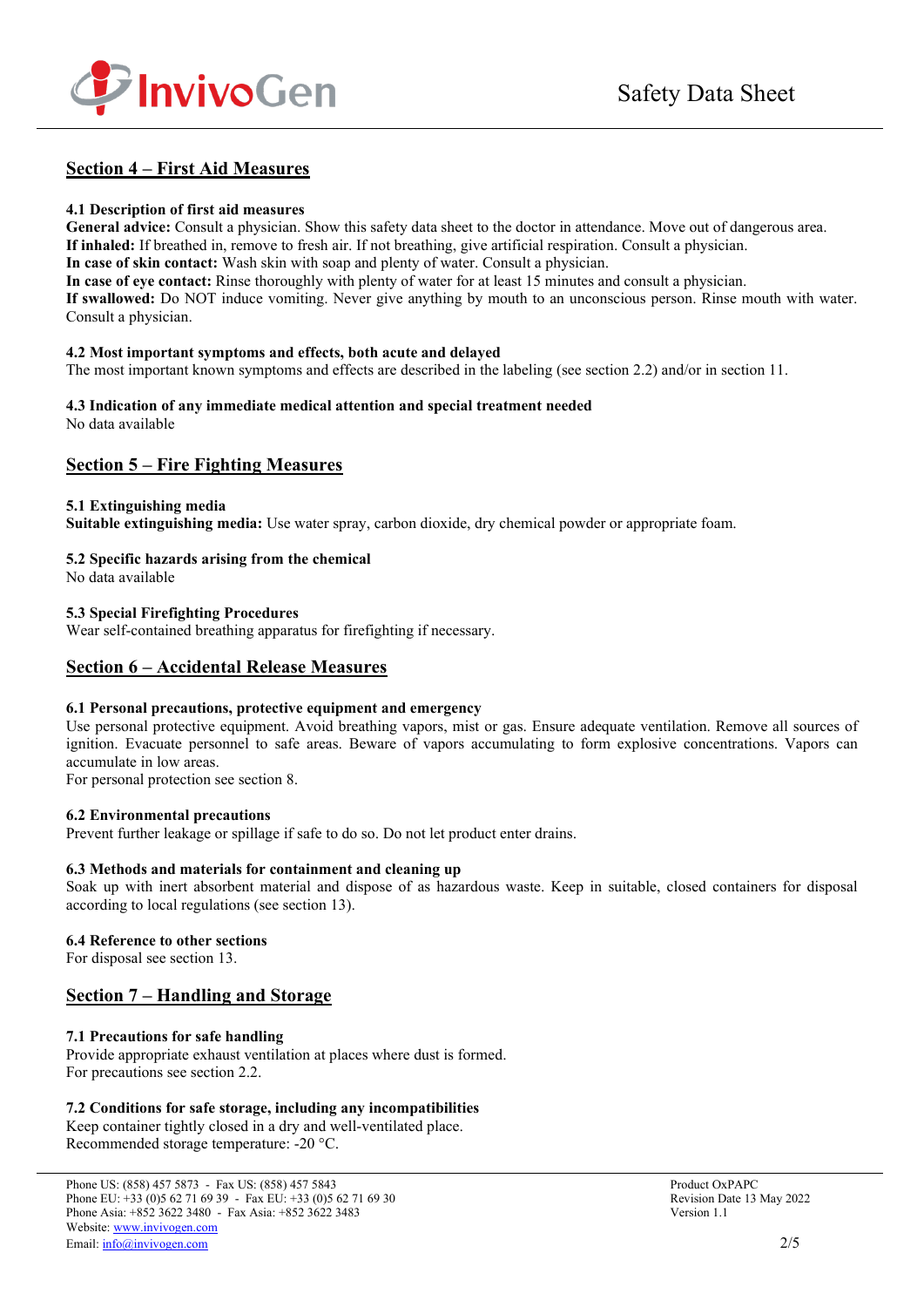

### **7.3 Specific end use(s)**

Apart from the uses mentioned in section 1.2 no other specific uses are stipulated.

### **Section 8 – Exposure Controls/PPE**

#### **8.1 Control parameters**

#### **Components with workplace control parameters**

Contains no substances with occupational exposure limit values.

#### **8.2 Exposure controls**

**Appropriate engineering controls** General industrial hygiene practice.

### **Personal protective equipment**

#### **Eye/face protection**

Use equipment for eye protection tested and approved under appropriate government standards such as NIOSH (US) or EN 166(EU).

#### **Skin protection**

Handle with gloves. Gloves must be inspected prior to use. Use proper glove removal technique (without touching glove's outer surface) to avoid skin contact with this product. Dispose of contaminated gloves after use in accordance with applicable laws and good laboratory practices. Wash and dry hands.

#### **Body Protection**

Choose body protection in relation to its type, to the concentration and amount of dangerous substances, and to the specific workplace. The type of protective equipment must be selected according to the concentration and amount of the dangerous substance at the specific workplace.

#### **Respiratory protection**

Respiratory protection is not required. Where protection from nuisance levels of dusts are desired, use type N95 (US) or type P1 (EN 143) dust masks. Use respirators and components tested and approved under appropriate government standards such as NIOSH (US) or CEN (EU).

#### **Control of environmental exposure**

Do not let product enter drains.

### **Section 9 – Physical/Chemical Properties**

#### **9.1 Information on basic physical and chemical properties**

**Appearance** Physical state: Solid Color: Colorless **Safety Data** Odor: No data available Odor threshold: No data available pH: No data available Melting point/freezing point: No data available Initial boiling point and boiling range: No data available Flash point: No data available Evaporation rate: No data available Flammability: No data available Upper/lower flammability or explosive limits: No data available Vapor pressure: No data available Relative density: No data available Solubility in water: See technical data sheet Partition coefficient (n-octanol/water): No data available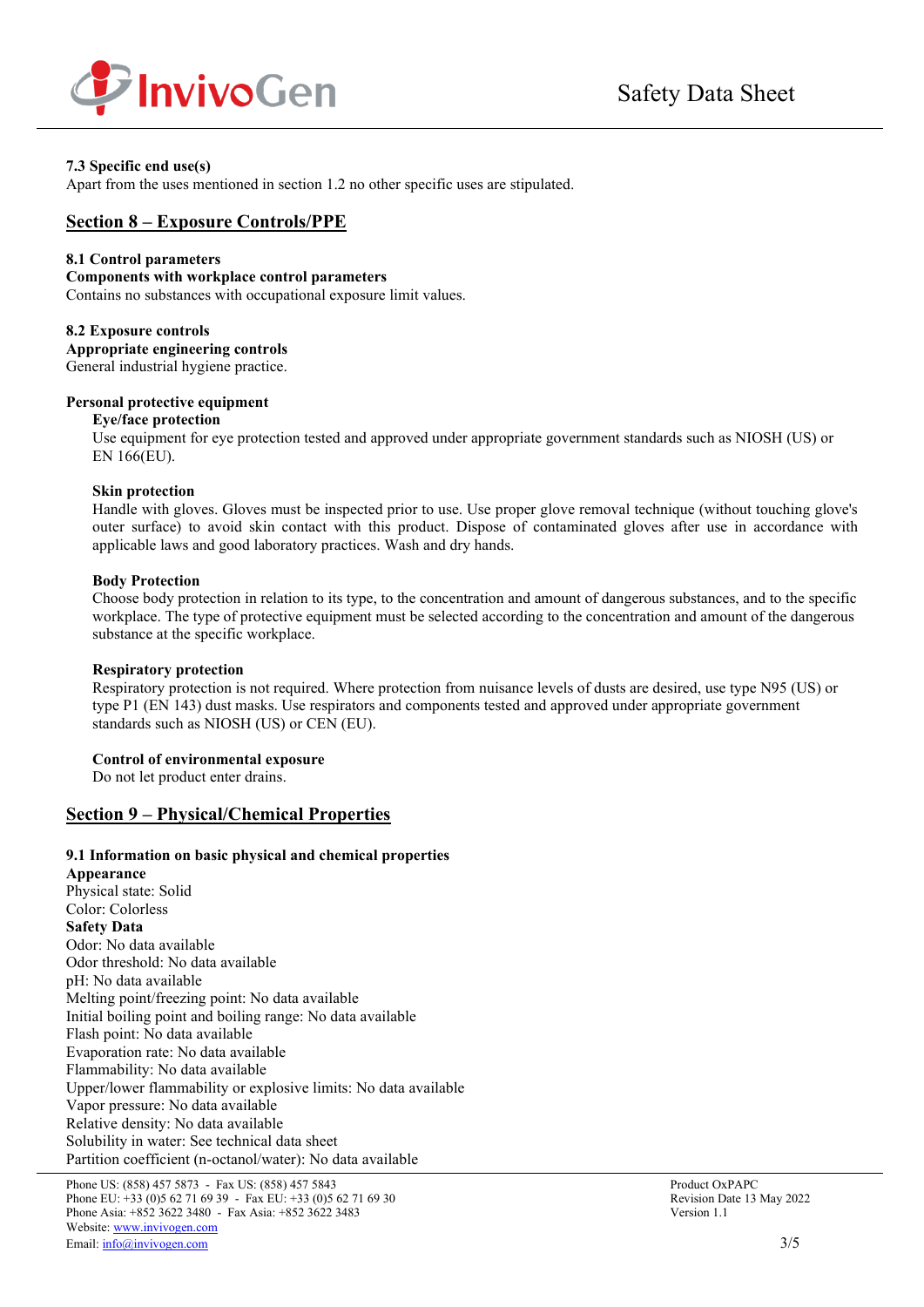

Autoignition temperature: No data available Decomposition temperature: No data available Viscosity: No data available

### **9.2 Other safety information**

no data available

## **Section 10 – Stability and Reactivity**

**10.1 Reactivity:** No data available **10.2 Chemical stability:** Stable under recommended storage conditions. **10.3 Possibility of hazardous reactions:** No data available **10.4 Conditions to avoid:** No data available **10.5 Incompatible materials:** No data available **10.6 Hazardous decomposition products:** No data available **In case of fire:** See section 5

## **Section 11 – Toxicological Information**

### **11.1 Information on toxicological effects**

**Acute toxicity:** Oral LD50: No data available Inhalation LC50: No data available Dermal LD50: No data available Other information on acute toxicity: No data available **Skin corrosion/irritation:** No data available **Serious eye damage/irritation:** No data available **Respiratory or skin sensitization:** No data available **Germ cell mutagenicity:** No data available **Carcinogenicity:** No data available **Reproductive toxicity:** No data available **Additional information:** No data available

## **Section 12 – Ecological Information**

**12.1 Toxicity:** No data available

**12.2 Persistence and degradability:** No data available

**12.3 Bioaccumulative potential:** No data available

**12.4 Mobility in soil:** No data available

**12.5 Results of PBT and vPvB assessment:** PBT/vPvB assessment not available as chemical safety assessment not required or not conducted.

**12.6 Other adverse effects:** No data available

## **Section 13 – Disposal Considerations**

### **13.1 Waste treatment methods**

**Product:** Observe all federal, state and local environmental regulations. Contact a licensed professional waste disposal service to dispose of this material. Must not be disposed of together with household garbage. **Contaminated Packaging:** Dispose of as unused product.

## **Section 14 – Transport Information**

| 14.1 UN number |               |           |           |
|----------------|---------------|-----------|-----------|
| $ADR/RID: -$   | $DOT$ (US): - | $IMDG: -$ | $IATA: -$ |